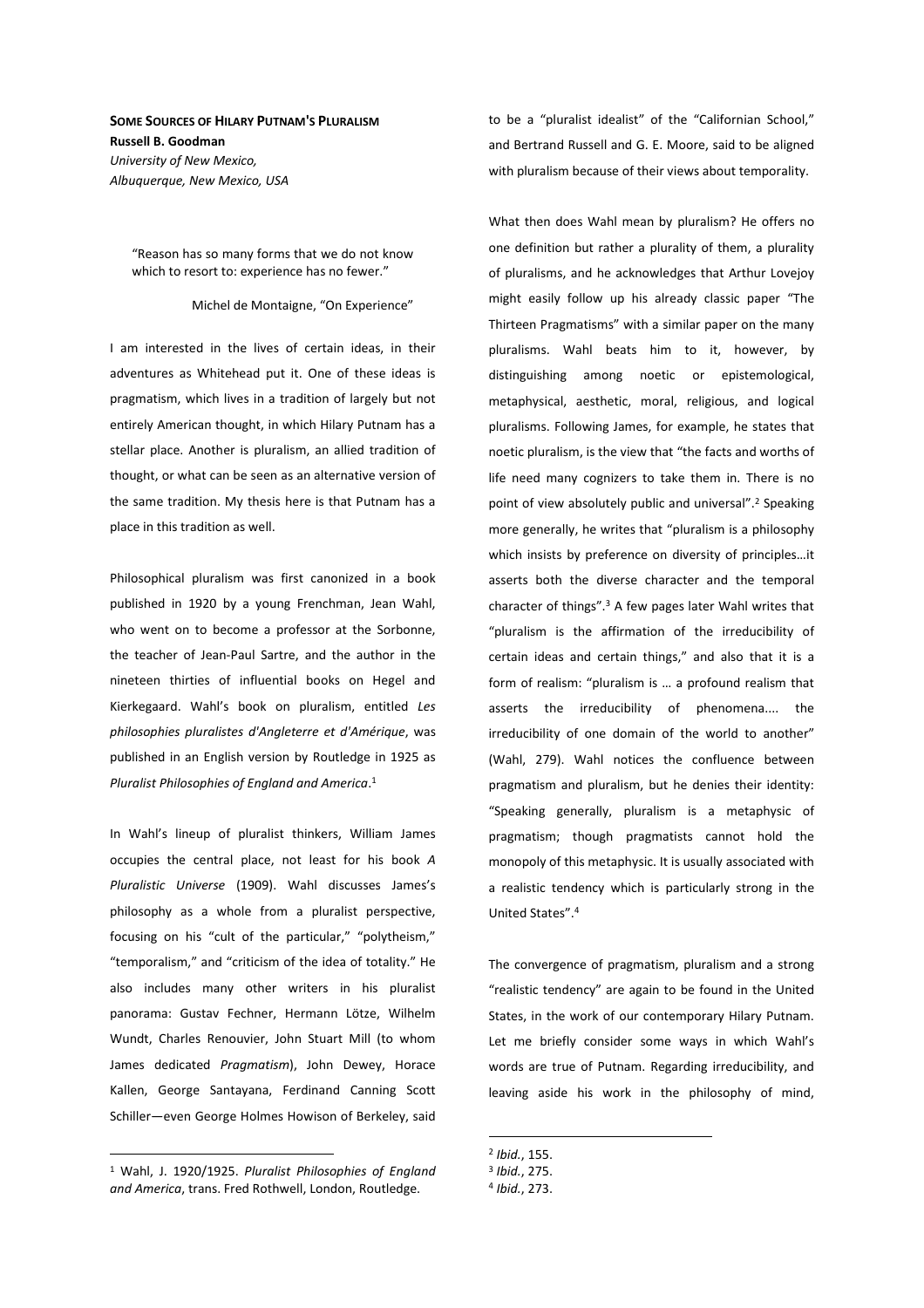consider Putnam's conclusion from a section entitled "Conceptual Pluralism" in *Ethics Without Ontology*. Putnam is considering the longstanding problem of how what he calls the "fields and particles scheme" of physics and the everyday scheme of "tables and chairs" relate to one another. He writes: "That we can use both of these schemes without being required to reduce one or both of them to some single fundamental and universal ontology is the doctrine of pluralism…"<sup>5</sup>

Making the same point elsewhere, Putnam does not speak of the everyday as a "scheme," and instead follows Husserl and Wittgenstein in defending the authority and legitimacy of what he calls "the lebenswelt." Complaining that philosophy makes us "unfit to dwell in the common",<sup>6</sup> Putnam urges us to "accept" "the *Lebenswelt*, the world as we actually experience it".<sup>7</sup> The verb "accept" is crucial here, because Putnam does not think that the existence of the world can be proven, and he does not think that the everyday world is the subject of a theory that is in competition with science. It is at this point that his thought converges with that of his Harvard colleague Stanley Cavell, who wrote in "The Avoidance of Love" that "what skepticism suggests is that since we cannot know the world exists, its presentness to us cannot be a function of knowing. The world is to be accepted; as the presentness of other minds is not to be known, but acknowledged."<sup>8</sup> This is not meant to be a refutation of or even an avoidance of skepticism, but rather the recognition of a difference. It is a difference that is obscured, Putnam holds, in the search for "the One Method by which all our beliefs can be appraised".<sup>9</sup>

Pluralism shows up in Putnam's work not only in the

 $\overline{a}$ 

contrast between science and the everyday—a species of what several recent writers have called "vertical pluralism," the pluralism of different domains or discourses—but in his discussions of truth, even truth within science. This latter is "horizontal pluralism," the claim, as Maria Baghramian puts it, "that there can be more than correct account of how things are in any given domain".<sup>10</sup> In his pragmatist period Putnam defends a conception of truth that owes something to Charles Sanders Peirce, who wrote that the "opinion which is fated to be ultimately agreed to by all who investigate, is what we mean by the truth".<sup>11</sup> Putnam states that "a true statement is one that could be justified were epistemic conditions ideal".<sup>12</sup> Unlike Peirce, however, Putnam asserts that there need not be only one such scheme. Why, he asks, "should there not sometimes be equally coherent but incompatible conceptual schemes which fit our experiential beliefs equally well? If truth is not (unique) correspondence then the possibility of a certain pluralism is opened up".<sup>13</sup>

These incompatible schemes fit the experiential beliefs of a community of inquirers, as wave and particle schemes appeal to the community of physicists. Putnam goes further however in asserting what amounts to another form of pluralism in *Realism with a Human Face* when he denies that truth can conceivably be attained by a single community. It is not that the community will in the long run find several schemes that fit their experiential beliefs, but that no single community can know all the truth. "People have attributed to me the idea that we can sensibly imagine conditions which are *simultaneously ideal* for the ascertainment of any truth whatsoever, or simultaneously ideal for answering any

<sup>5</sup> Putnam, H. 2004. *Ethics Without Ontology.* Cambridge, MA: Harvard University Press, 48-9.

<sup>6</sup> Putnam, H. 1990. *Realism with a Human Face.* Cambridge, MA: Harvard University Press, 118. 7 *Ibid.*, 116.

<sup>8</sup> Cavell, S. 1976. *Must We Mean What We Say?* Cambridge: Cambridge University Press, 324.

<sup>9</sup> Putnam, H. 1990. *Realism with a Human Face.* Cambridge, MA: Harvard University Press, 118.

<sup>10</sup> Baghramian, M. 2004. *Relativism.* London: Routledge, 304.

<sup>11</sup> *The Essential Peirce*, vol. 1, ed., Nathan Houser and Christian Kloesel. Bloomington and Indianapolis: Indiana University Press, 1992, 139.

<sup>12</sup> Putnam, H. 1990. *Realism with a Human Face*. Cambridge, MA: Harvard University Press, vii.

<sup>13</sup> Putnam, H. 1981. *Reason, Truth, and History.* Cambridge, MA: Harvard University Press, 73.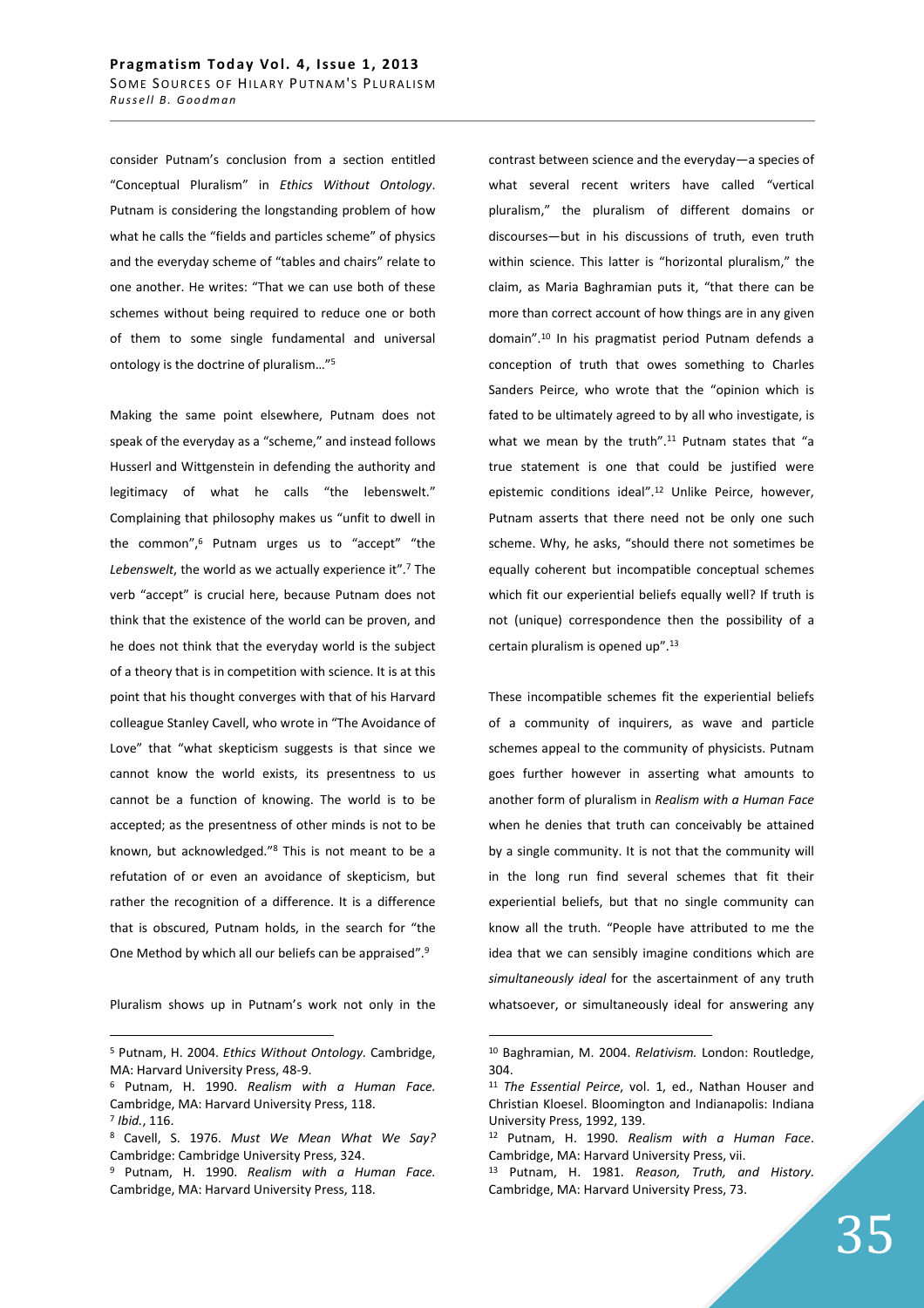question whatsoever. I have never thought such a thing….There are some statements which we can only verify by failing to verify other statements".<sup>14</sup> This statement chimes with James's claim, quoted by Wahl, that there is "no absolutely public and universal point of view."

There is yet another site in Putnam's writing where a kind of pluralism emerges. This is in "James's Theory of Perception," in *Realism with a Human Face*, one of the most sympathetic and imaginative discussions of James's so-called "radical empiricism" to be found in the literature. For a Darwinian like James, Putnam argues, no two individuals are identical, so that although "there is a 'central tendency,' this tendency is simply an average; Darwin would say that it is a mere abstraction." For Darwin, Putnam concludes, "the reality is the variation," not the type.<sup>15</sup> James's criticism of the power of concepts to capture reality is a reminder, Putnam argues, "that even though the rationalistic type of thinking has its place—it is sometimes pragmatically effective—once it becomes one's only way of thinking, one is bound to lose the world for a beautiful model."<sup>16</sup> The world one loses is the world of concrete particulars, of "variations." This is a pluralism not of schemes or truths, but of particulars, and it is aptly rendered by James's explicitly pluralistic slogan quoted above, namely: "Something always escapes."

I have now touched on Putnam's defense of common sense against scientific reductionism, and of the possibility of incompatible schemes at the limit of inquiry, and his idea that no community could be in the position to justify every true statement. I want now to consider even more briefly three other characteristics mentioned by Wahl as characteristic of pluralism: their focus on temporality, their realism, and their

 $\overline{a}$ 

pragmatism.

Temporality appears not in Putnam's metaphysics but in his epistemology. The term "history" in Putnam's title, *Reason, Truth, and History*, for example, refers to the view of knowledge that he learns not only from James and John Dewey, but from Thomas Kuhn, Michel Foucault, and even Ludwig Wittgenstein. Putnam reads Foucault's historical studies, for example, not as those of a relativist who is concerned to argue that "past practices were more rational than they look to be," but as those of a fallibilist, for whom all practices, including our own, are less rational than they appear to be. Putnam concedes that rationality cannot be "defined by a 'canon' or set of principles," and that our conceptions of the cognitive virtues evolve, but he at the same time asserts the authority of regulative ideas, such as that of "of a just, attentive, balanced intellect".<sup>17</sup> In *Ethics Without Ontology* Putnam finds a continuing basis for agreement with Foucault's idea that our concepts have histories: "Although 'analytic' philosophers still often write as if concepts were a-historic entities (which is exactly how they were conceived by the fathers of analytic philosophy, Moore and Russell), there is no reason for their latter-day successors to deny that concepts have a history, and that conceptual analysis and historical analysis can fruitfully enrich each other…"<sup>18</sup>

I shall be even briefer with regard to Putnam's realism and pragmatism. Putnam is of course a pragmatist, bearing out Wahl's generalization that pragmatists tend to be pluralists. In regard to realism, Putnam's pragmatist period is marked by a vigorous attempt to defend a form of realism. Following Kant and James, he attempts both to credit the human contribution to the world we know—enunciated in the slogan he draws from

<sup>14</sup> *Ibid.*, viii.

<sup>15</sup> Putnam, H. 1990. *Realism with a Human Face.* Cambridge, MA: Harvard University Press, 235. <sup>16</sup> *Ibid*., 236.

<sup>17</sup> Putnam, H. 1981. *Reason, Truth, and History.* Cambridge, MA: Harvard University Press, 163.

<sup>18</sup> Putnam, H. 2004. *Ethics Without Ontology.* Cambridge, MA, Harvard University Press, 113.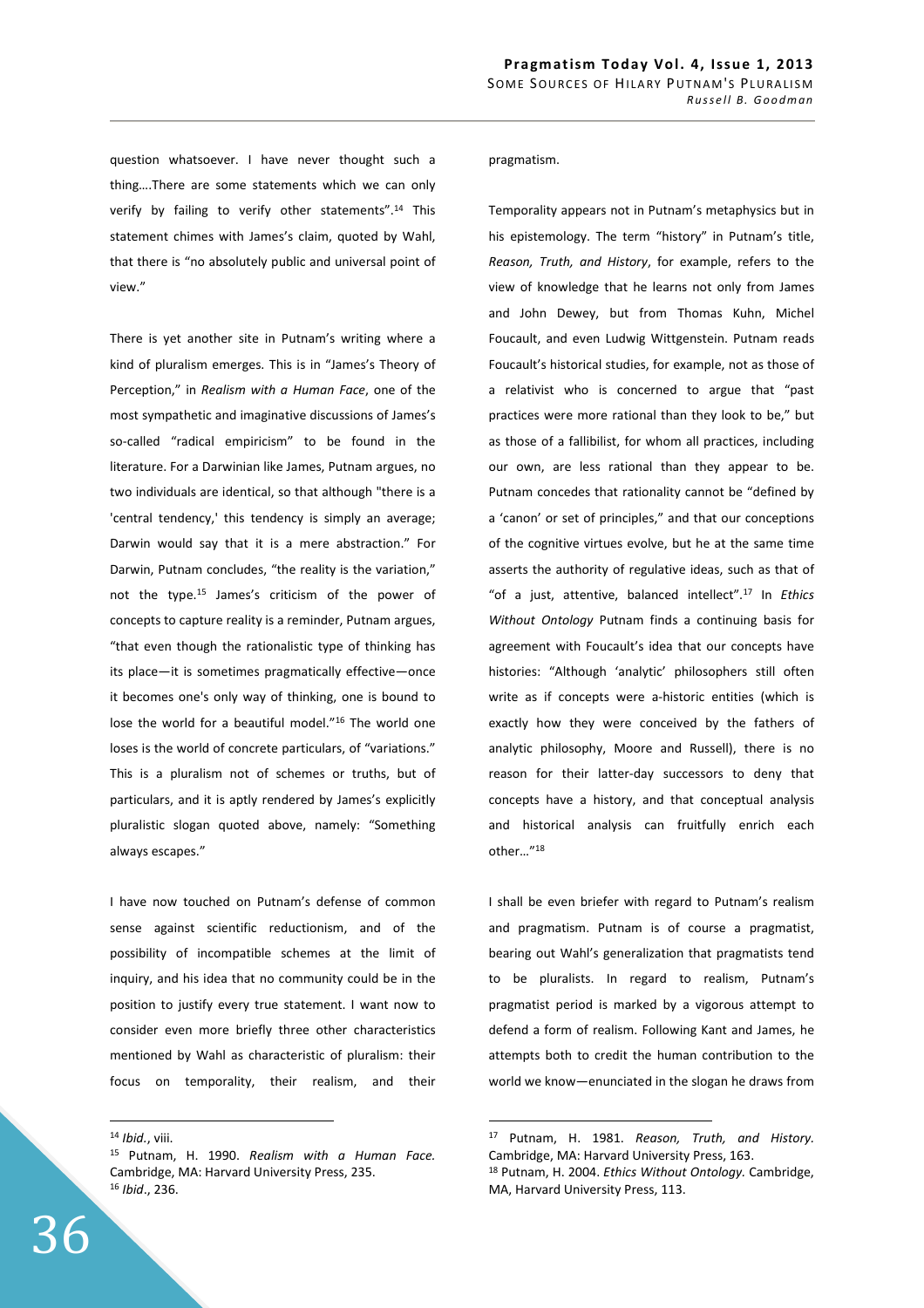James, that "the trail of the human serpent is over everything"—, and at the same time to assert the reality and objectivity of that world. Putnam called one such attempt "internal realism," and later chose "pragmatic realism" when the "internal" in "internal realism" seemed to suggest a lack of contact with the world or an excessive subjectivity. In any case, it is only "metaphysical realism"—the fantasy of a "God's eye view of the world"—that Putnam rejects, not the realism of common sense or of science. In his title as in his book *The Many Faces of Realism* Putnam asserts both plurality and realism.

Finally, Wahl states that pragmatists tend to be pluralists, and so it is in the case of Putnam, who accounts for the connection in the statement cited above. If "the world" is the world as we conceptualize and encounter it, a world bearing the marks of the human serpent, then, as Putnam says, a certain possibility of plural schemes is opened up.

In the rest of this essay I want to consider three figures in the background of Putnam's pluralism. Two of them, like Putnam himself, are self-identified pragmatists who taught at Harvard: William James and Nelson Goodman. The third is Ludwig Wittgenstein, neither a pragmatist nor a Harvard professor, whose importance for Putnam and in general for what we know as "neopragmatism" is immense, and whose relation both to pragmatism and to pluralism is interestingly complicated.

The term *pluralism*, the *Oxford English Dictionary* tells us, originally had an ecclesiastical use, indicating the practice of holding more than one office at a time. It first makes its way into philosophy only in the late nineteenth century. James employs the term in *The Varieties of Religious Experience* (1902), and in *A Pluralistic Universe*, where he defines pluralism as "the doctrine that [the universe] is many" He goes on to state: "Everything you can think of, however vast or inclusive, has on the pluralist view a genuinely 'external' environment of

some sort or amount. Things are 'with' one another in many ways, but nothing includes everything, or dominates over everything. The word 'and' trails along after every sentence. Something always escapes. 'Ever not quite' has to be said of the best attempts made anywhere in the universe at attaining all-inclusiveness. The pluralistic world is thus more like a federal republic than like an empire or a kingdom".<sup>19</sup>

The dominating unity of James's day was the Hegelian and Neo Hegelian Absolute Spirit propounded by his contemporaries Thomas Hill Green and F. H. Bradley, but James also wishes to counter an emerging scientific reductionism. His position is both metaphysical and epistemological: there is no one overarching entity, and no all-inclusive explanation of the world.

James develops the idea of multiple systems of truth, multiple useful ways of making our way through the world, *Pragmatism* (1907), in the chapter entitled "Pragmatism and Common Sense." Our common "ways of thinking" "concepts" or "categories" have a history, James maintains, and our notions of "One Time," "One Space," "Bodies," "Minds," "Thing," "Kinds," "causal influences" and "Subjects and attributes" are useful tools "by which we handle facts by thinking them". $20$  These ways of thinking, he suggests, are discoveries of "prehistoric geniuses whose names the night of antiquity has covered up" and which then "*spread*" over long periods of time "until all language rested on them and we are now incapable of thinking naturally in any other terms".<sup>21</sup> "There are many conceptual systems," James holds, including the categories of common sense, the theories of science, the criticism of philosophy—all of them means of "rationalizing" the "everlasting weather of our perceptions".<sup>22</sup> James presses the question, so

<sup>19</sup> James, W. 1987. *Writings 1902-1910.* New York: Library of America, 776.

<sup>20</sup> *Ibid.*, 561.

<sup>21</sup> *Ibid.*, 566.

<sup>22</sup> *Ibid.*, 562.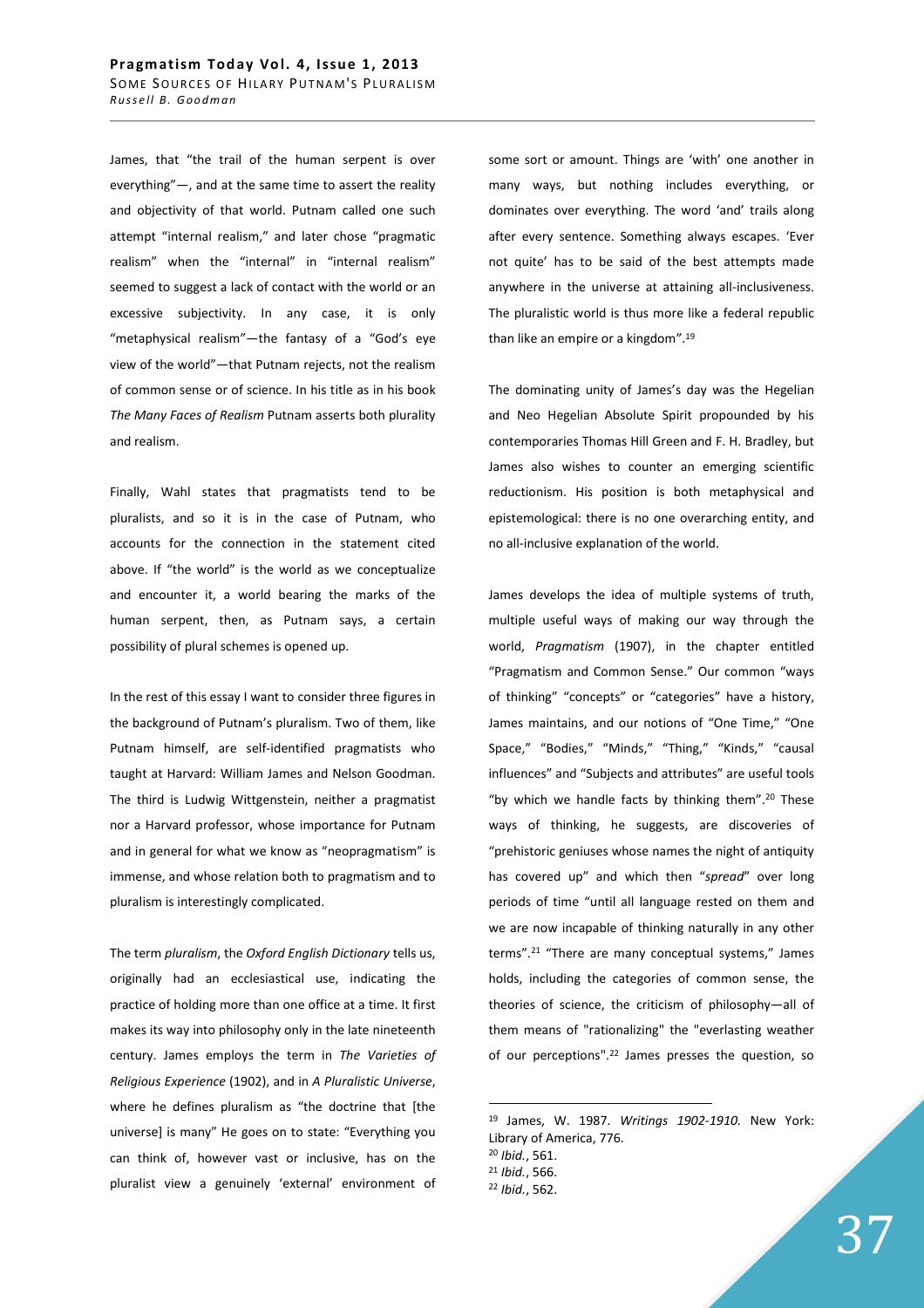important for Putnam, of which of these schemes is the true one, and he answers that although each is useful for one sphere of life or another, there "is no *ringing* conclusion possible when we compare these types of thinking, with a view to telling which is the more absolutely true.... Common sense is better for one sphere of life, science for another, philosophic criticism for a third; but whether either be *truer* absolutely, Heaven only knows".<sup>23</sup>

If Putnam wants to admit into his republic the language and practices of ordinary life, including those of morality, James wants to admit not only science and common sense, but religion in at least some of its aspects. James was a scientist: he attended the Lawrence Scientific School at Harvard, not Harvard College, and spent his junior year abroad floating down the Amazon with Louis Agassiz. His graduate degree was in medicine and his first appointments were teaching anatomy and physiology at Harvard, though he soon moved to psychology and then philosophy. He begins *The Varieties of Religious Experience* with a chapter on religion and neurology, but it is in the conclusion to that work that he makes some of his most provocative statements about the sciences. "The scientist" he states "is, during his scientific hours at least, so materialistic that one may well say that on the whole the influence of science goes against the notion that religion should be recognized at all".<sup>24</sup> James nevertheless speaks up for religion not as a set of doctrines or practices, but as an example of certain modes of experiencing and conceptualizing the world. "It is the terror and beauty of phenomena, the "promise" of the dawn and of the rainbow, the "voice" of the thunder, the "gentleness" of the summer rain, the "sublimity" of the stars, and not the physical laws which these things follow, by which the religious mind still continues to be most impressed..."<sup>25</sup> James is impressed too, and he sees

 $\overline{a}$ 

the source of religion's authority in the personal point of view. "Science," (with a capital "S") is "impersonal"<sup>26</sup> by its very nature, and therefore, James argues, it is not equipped to register the world in these ways. The sciences offer us ways of knowing the world, but there are other ways which science cannot duplicate or reduce to its terms. The universe is: "a more many-sided affair than any sect, even the scientific sect, allows for….the world can be handled according to many systems of ideas, and is so handled by different men, and will each time give some characteristic kind of profit, for which he cares, to the handler, while at the same time some other kind of profit has to be omitted or postponed".<sup>27</sup>

James defends these personal and humanized ways of thinking against the charge that they are just survivals that must be eliminated in the course of a general "deanthropomorphization of the imagination." James's call not only to retain and develop but to recognize the authority of an anthropomorphized imagination is echoed ninety years later in Putnam's assertions of the objective validity of the human point of view. "There *are*," Putnam tells us in *The Many Faces of Realism*, "tables and chairs and ice cubes. There are also electrons and space-time regions and prime numbers and people who are a menace to world peace and moments of beauty and transcendence and many other things".<sup>28</sup> These tables and chairs are James's subject in "Pragmatism and Common Sense," and these moments of beauty and transcendence are his subjects in *The Varieties of Religious Experience*.

Putnam acknowledges the importance of Nelson Goodman for his own pragmatism in many places in his writing. In "After Empiricism," for example, he links him with Husserl, Merleau-Ponty, Austin, and Wittgenstein in countering Hume's project of dividing reality into "the

<sup>23</sup> *Ibid.*, 569.

<sup>24</sup> James, W. 1902/1994. *The Varieties of Religious Experience.* New York: Random House, 533. <sup>25</sup> *Ibid*., 541.

<sup>26</sup> *Ibid*., 543.

<sup>27</sup> *Ibid*., 137-8.

<sup>28</sup> Putnam, H. 1987. *The Many Faces of Realism.* Chicago: Open Court, 16.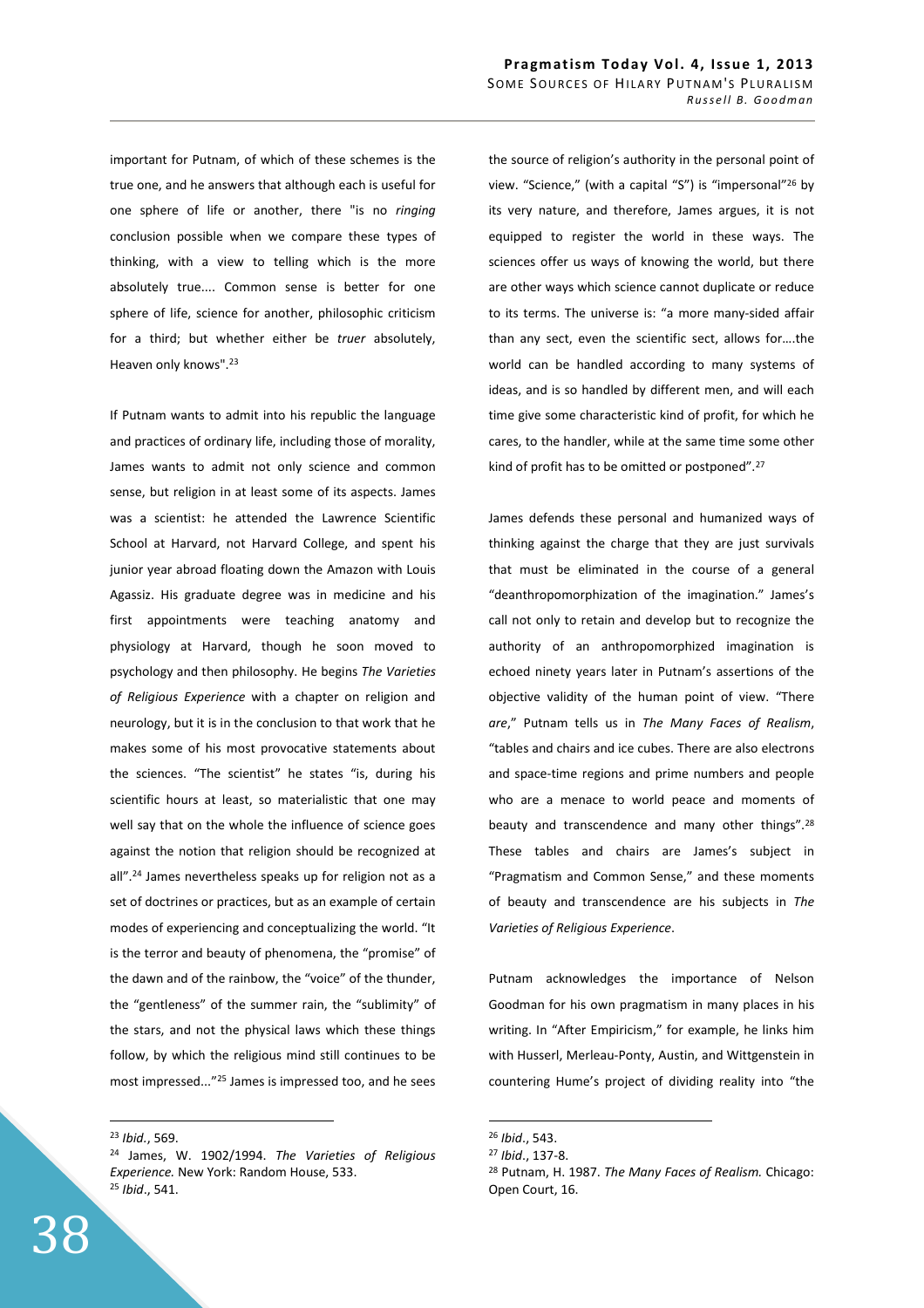Furniture of the Universe" on the one hand and "our projections" on the other.<sup>29</sup> In his earlier review of *Ways of Worldmaking* (1978), Putnam states that "the heart of Goodman's book … is its defense of pluralism." For example, he takes Goodman as saying that while both physicalism and phenomenalism are good "research programs," if they become "dogmatic monisms … there is everything wrong with both of them".<sup>30</sup>

Putnam entitles a section of his review "one world or many?" and this is the question I now want to consider, with the help of an earlier paper by Goodman that Putnam does not mention, entitled "The Way the World Is" (1960). In this paper, published, appropriately enough, in *The Review of Metaphysics*, Goodman takes up the question of the way the world is by first considering how it is given to us, a question to which he argues there is no clear answer. He next turns to the question of how the world is best seen, and he argues that the answers are many: "For the ways of seeing and picturing are many and various; some are strong, effective, useful, intriguing, or sensitive; others are weak, foolish, dull, banal, or blurred. But even if all the latter are excluded, still none of the rest can lay any good claim to be the way of seeing or picturing the world the way it is".<sup>31</sup> Goodman's central claim, embedded in the following passage, is that there is no *one* way the world is, but that the world is *many* ways: "If I were asked what is *the* food for men, I should have to answer 'none'. For there are many foods. And if I am asked what is the way the world is, I must likewise answer, 'none'. For the world is many ways. … For me, there is no way that is the way the world is; and so of course no description can capture it. But there are many ways the world is, and every true description captures one of them.<sup>32</sup>

 $\overline{a}$ 

Whereas in *Ways of Worldmaking,* Goodman speaks of "multiple actual worlds", $33$  here he speaks of the many ways the world is. Putnam calls the multiple actual worlds position "naughty"<sup>34</sup> presumably because it clashes with our commonsense view that there is just the world. That is why I like the language of "The Way the World Is." However, Goodman argues that it makes little difference how we speak about the matter, that whether there are many worlds or one world with many versions depends on how we take things: "As intimated by William James's equivocal title *A Pluralistic Universe*, the issue between monism and pluralism tends to evaporate under analysis. If there is but one world, it embraces a multiplicity of contrasting aspects; if there are many worlds, the collection of them all is one. The one world may be taken as many, or the many worlds taken as one; whether one or many depends on the way of taking".<sup>35</sup> I would want to say, then, that I find it most profitable and least confusing to take the one world as many rather than to speak of many worlds. I think also that the idea of contrasting aspects is worth considering, for its implication that multiplicity is a feature not just of our schemes, theories, or versions, but of the world itself. How much distance, I wonder, is there between Putnam's "many faces of realism" and Goodman's "multiplicity of contrasting aspects"?

Before leaving "The Way the World Is," I want to consider Goodman's statement that: "If I were asked what is *the* food for men, I should have to answer 'none'. For there are many foods." Goodman is a pluralist about foods. He gives no examples, but it is easy to think not just of different bowls of cornflakes and multiple hamburgers, but of different systems, cultures of foods: Sichuan, Tunisian, Italian, Mexican, paella, fejoado, poi, bagels, collard greens, nettle stew and Cashel blue. It is

<sup>29</sup> Putnam, H. 1990. *Realism with a Human Face.* Cambridge, MA: Harvard University Press, 52.

<sup>30</sup> Putnam, H. 1983. *Realism and Reason*. Cambridge: Cambridge University Press, 155.

<sup>31</sup> Goodman, N. 1972. "The Way the World Is". In: *Problems and Projects*. New York, Bobbs-Merrill, 29. <sup>32</sup> *Ibid*., 31.

<sup>33</sup> Goodman, N. 1978. *Ways of Worldmaking*. Indianapolis and Cambridge: Hackett, 6.

<sup>34</sup> Putnam, H. 1990. *Realism with a Human Face.* Cambridge, MA: Harvard University Press, 42.

<sup>35</sup> Goodman, N. 1972. "The Way the World Is". In: *Problems and Projects*. New York: Bobbs-Merrill, 2.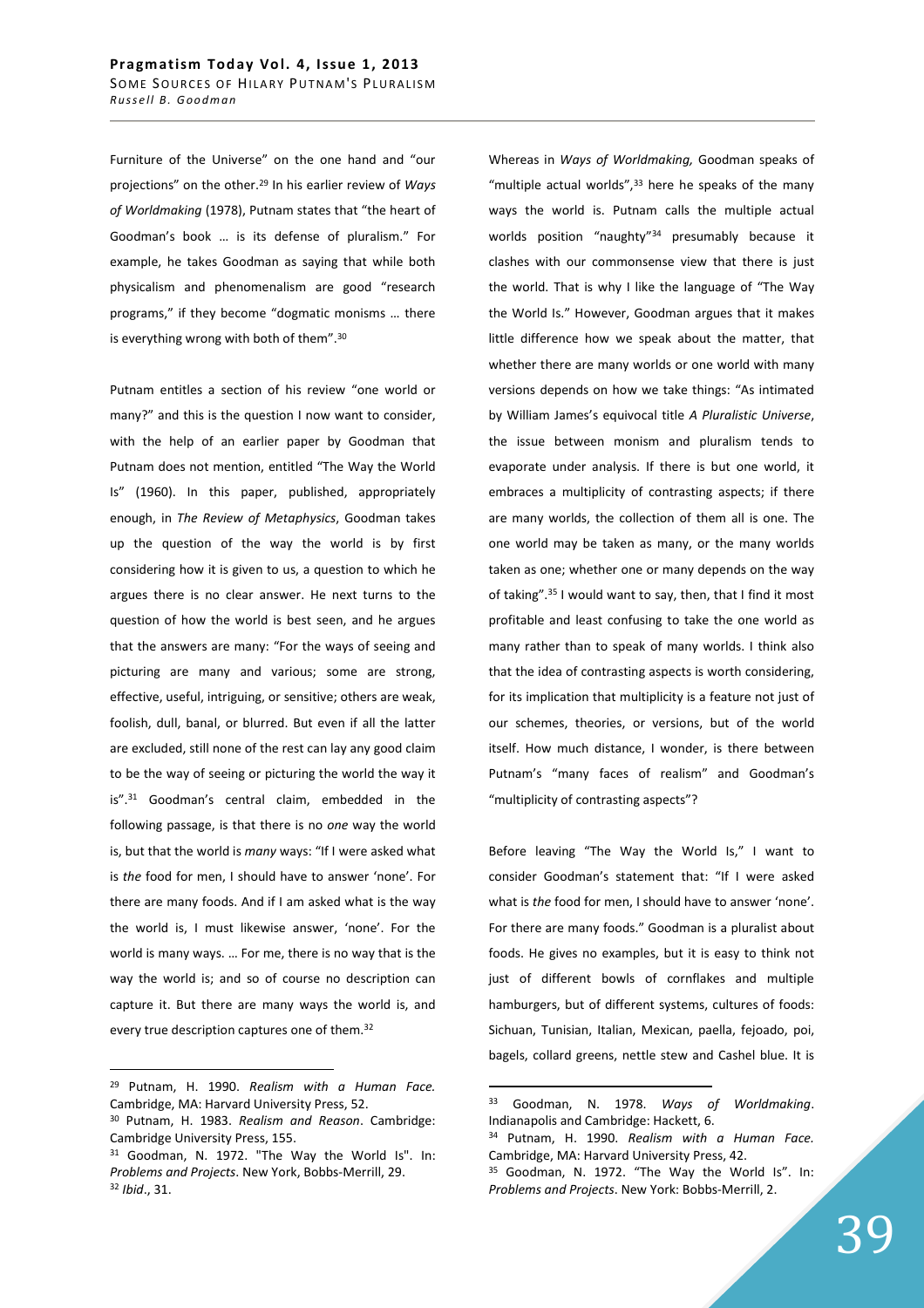so hard *not* to agree with Goodman that there is no one food for human beings that I am reminded of Wittgenstein's statement in the *Investigations* that if one were to try to advance theses in philosophy it would be impossible, because a philosophical thesis is one to which everyone would agree. $36$  The pluralist seems sometimes not so much to be advancing a thesis as attempting to remind us of something— "for a certain purpose," as Wittgenstein says.<sup>37</sup> What are Goodman's purposes in reminding us about the plurality of foods and asserting the plurality of worlds?

Goodman raises just this question in *Ways of Worldmaking* when he writes: "in what non-trivial sense are there … many worlds? Just this, I think: that many different world-versions are of independent interest and importance, without any requirement or presumption of reducibility to a single base. The pluralist, far from being anti-scientific, accepts the sciences at full value. His typical adversary is the monopolistic materialist or physicalist who maintains that one system, physics, is preeminent and all-inclusive, such that every other version must eventually be reduced to it or rejected as false or meaningless. … But the evidence for such reducibility is negligible….(How do you go about reducing Constable's or James Joyce's world-view to physics?) … A reduction from one system to another can make a genuine contribution to understanding the interrelationships among world-versions; but reduction in any reasonably strict sense is rare, almost always partial, and seldom if ever unique. …. The pluralists' acceptance of versions other than physics implies no relaxation of rigor but a recognition that standards different from yet no less exacting than those applied in science are appropriate for appraising what is conveyed in perceptual or pictorial or literary versions…"<sup>38</sup>

As it is for Putnam, reductive physicalism is Goodman's main enemy, but in contrast to both Putnam and James, Goodman makes art a central concern. It is Constable's or Joyce's "world-view" from which we are said to learn, just as we learn from those of Aristotle or Einstein. Constable, Picasso, Fra Angelico, and the unnamed wall painters of ancient Egypt all show us aspects of the world, according to Goodman. In *Languages of Art* Goodman argues that both art and language can refer to or depict the world, and he draws attention to art's capacities for exemplification and expression. In *Ways of Worldmaking* he argues that expression and exemplification add to the ways in which we understand the world—add to the worlds we make, as he prefers to put it: "Worlds are made not only by what is said literally but also by what is said metaphorically, and not only by what is said either literally or metaphorically but also by what is exemplified and expressed—by what is shown as well as by what is said".<sup>39</sup> In his review of *Ways of Worldmaking*, Putnam pushes Goodman toward an even wider pluralism that would acknowledge the moral underpinnings of his project: "Goodman recognizes that we wish to build worlds because doing so enriches us in many ways. And this, it seems to me, requires him to recognize that the notions of truth and rightness subserve a vision of the good".<sup>40</sup> Putnam's critique not only looks forward to his concern with what he calls "the collapse of the fact/value dichotomy," but, as he is well aware, back to William James's view in *Pragmatism* that truth is "one species of good".<sup>41</sup>

Wittgenstein is an important influence on Putnam, but he is neither a pragmatist nor a self-identified pluralist. Nevertheless, his later philosophy is deeply concerned with plurality, multiplicity, and variety, and this is one reason, I have argued, for the deep affinity he felt for

 $\overline{a}$ 

<sup>36</sup> Wittgenstein, L. 1953. *Philosophical Investigations*, trans. G. E. M. Anscombe. New York: Macmillan, 128. <sup>37</sup> *Ibid*., 127.

<sup>38</sup> Goodman, N. 1978. *Ways of Worldmaking*. Indianapolis and Cambridge: Hackett, 4-5.

<sup>39</sup> *Ibid.*, 15.

<sup>40</sup> Putnam, H. 1990. *Realism with a Human Face.* Cambridge, MA: Harvard University Press, 168-9.

<sup>41</sup> James, W. 1902/1994. *The Varieties of Religious Experience.* New York: Random House, 520.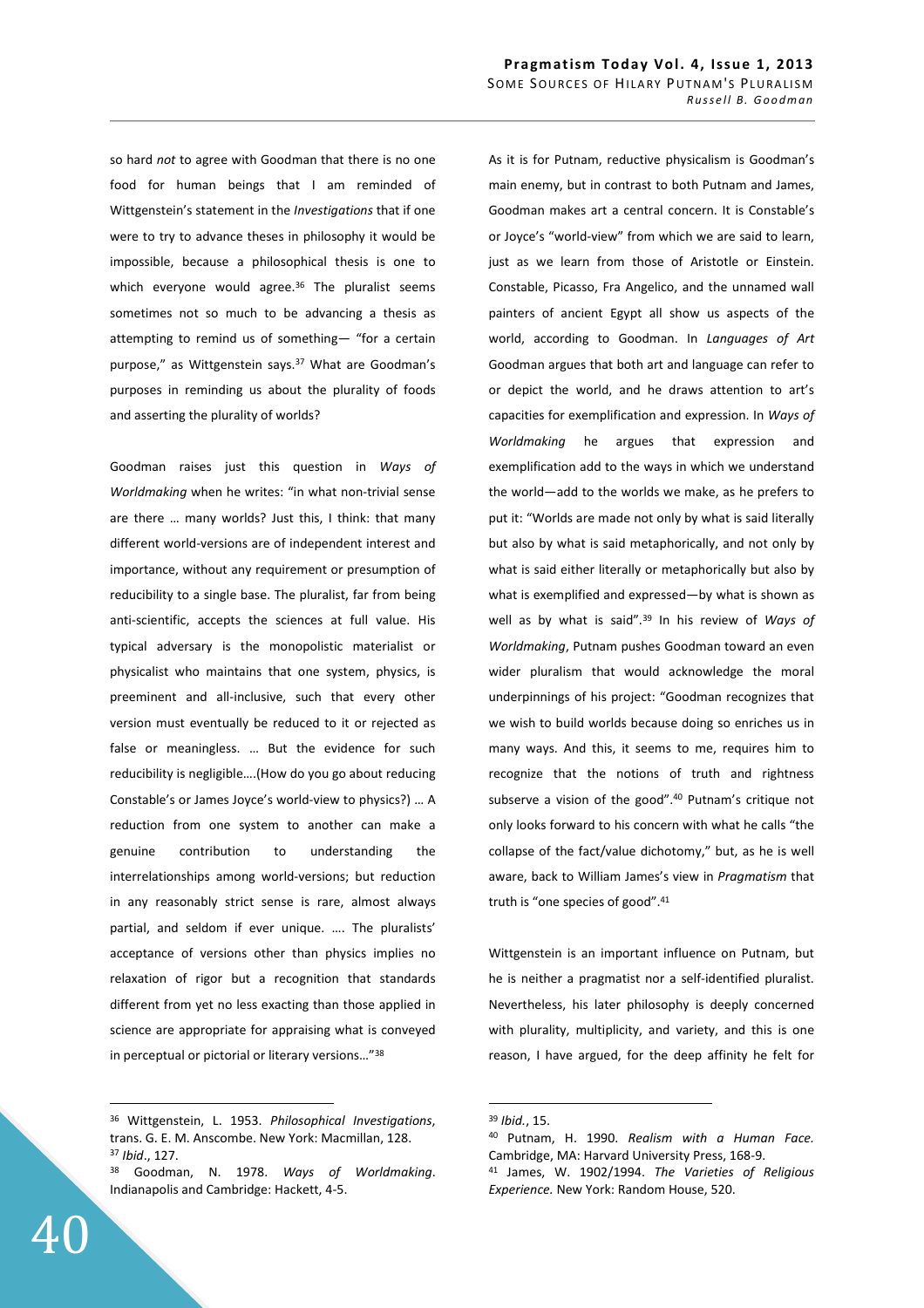William James, despite his hostility to pragmatism. Wittgenstein does not, however, assert a multiplicity of world versions or worlds, but rather a "multiplicity" of language-games and concepts. He states that there are "*countless*" different kinds of use of words and sentences, and that "It is interesting to compare the multiplicity of the tools in language and of the ways they are used, the multiplicity of kinds of word and sentence, with what logicians have said about the structure of language. (Including the author of the *Tractatus Logico-Philosophicus*.) "This multiplicity, he also states, has a temporal structure: it "is not something fixed, given once for all; but new types of language, new language-games, as we may say, come into existence, and others become obsolete and get forgotten".<sup>42</sup> Wittgenstein considered as an epigraph for the *Investigations* a quotation from *King Lear*—"I'll teach you differences." His book teaches the differences among such concepts as intending, deciding, hoping, thinking, conversing, reading, and confessing, and among the language games we play in describing things, giving orders or measurements, making up a story, telling jokes, playing chess, and translating from one language into another.

Wittgenstein also teaches the difference between the methods of science and the methods of philosophy. As Jim Conant points out in "Putnam's Wittgensteinianism," a section of his introduction to *Realism with a Human Face*, Wittgenstein warns in *The Blue Book* against our "craving for generality" and its source in "our preoccupation with the method of science…., the method of reducing the explanation of natural phenomena to the smallest number of primitive natural laws. ….Philosophers constantly see the method of science before their eyes, and are irresistibly tempted to ask and answer questions in the way science does. This tendency is the real source of metaphysics, and leads the

<sup>42</sup> Wittgenstein, L. 1953. *Philosophical Investigations*, trans. G. E. M. Anscombe. New York: Macmillan, 23.

 $\overline{a}$ 

philosopher into complete darkness."<sup>43</sup> This is a Wittgensteinian source for Putnam's "vertical pluralism."

Although Wittgenstein emphasizes the multiplicity of language games, he does not assert the multiplicity of human forms of life. He tests the limits of our human form of life—for example, in his discussions of hypothetical tribes who measure the quantity of a stack of wood by how much ground it covers, and he observes that "one human being can be a complete enigma to another".<sup>44</sup> Yet his emphasis is on what is common, on the human form of life that we share, not on ways in which we are different. He contrasts the human form of life not with other actual or possible human forms, but with those of dogs—who are said not to be capable of believing that their masters will be at the door tomorrow—and lions—whom we could not understand, even if they could speak.

There is this difference also. The pragmatist pluralists James, Goodman, and Putnam are all epistemologists, whereas Wittgenstein is centrally concerned not with knowledge or metaphysics, but with language and philosophical psychology. In *On Certainty*, the one work of Wittgenstein's where knowledge comes to center stage, he does not assert a plurality of schemes, theories, or ways of worldmaking, but writes of a "world-picture [that is] the substratum of all my enquiring and asserting".<sup>45</sup> This world-picture, which includes "the existence of the earth" for many years in the past", is not only my picture, but "our" picture: "it gives our way of looking at things, and our researches, their form. Perhaps it was once disputed. But perhaps, for unthinkable ages, it has belonged to the *scaffolding* of

<sup>43</sup> Putnam, H. 1990. *Realism with a Human Face-*Cambridge, MA: Harvard University Press, xlix. <sup>44</sup> Wittgenstein, L. 1953. *Philosophical Investigations*,

trans. G. E. M. Anscombe. New York: Macmillan, 223. <sup>45</sup> Wittgenstein, L. 1969. *On Certainty*, trans. G. E. M. Anscombe and G. H. von Wright. Oxford: Basil Blackwell, 161.